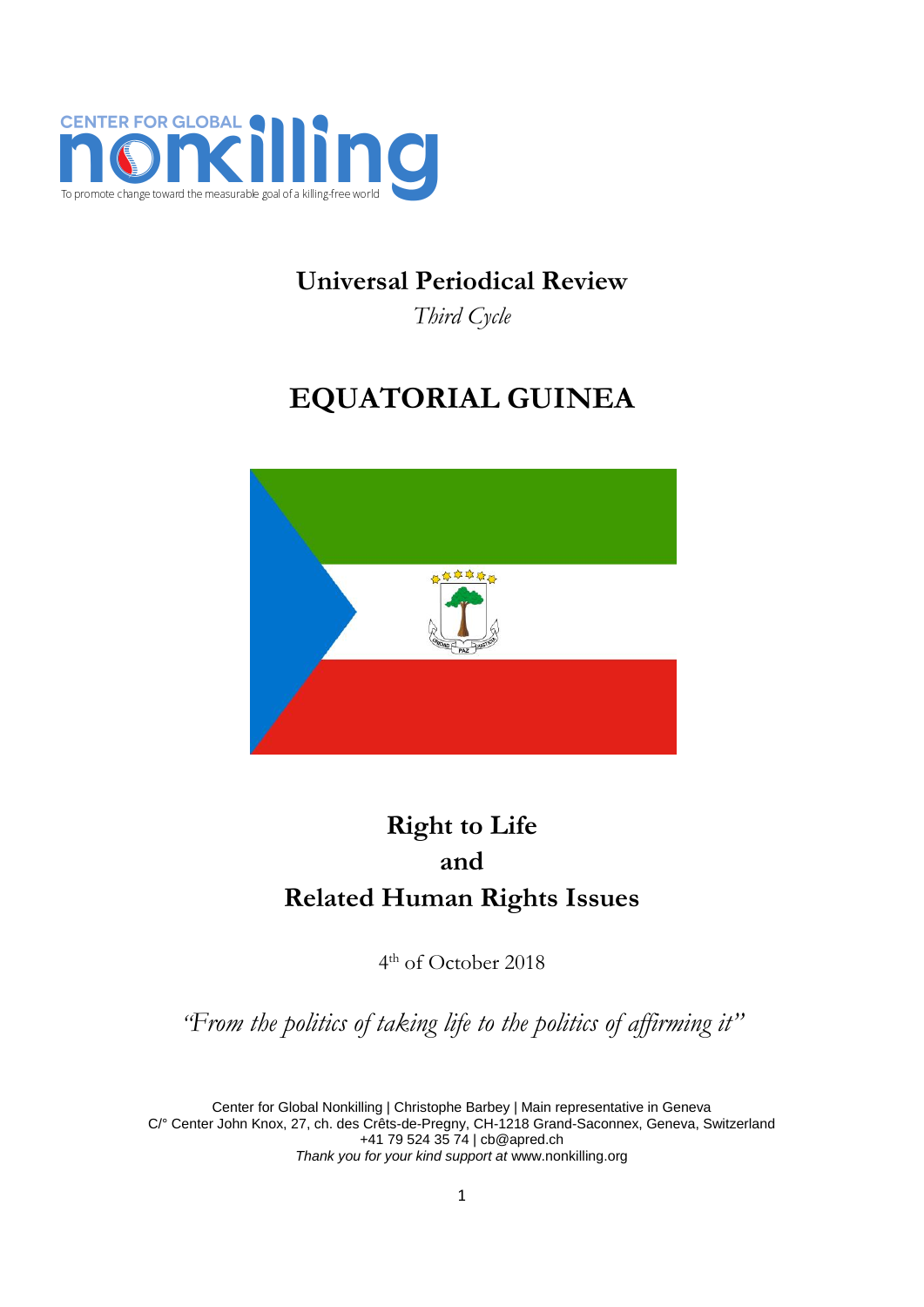### **"We understand the right to life as being the right not to be killed, but also as everyone's responsibility not to kill or let others die"**

The Center for Global Nonkilling has a unique mission, that is both inspirational for individuals and transformative for societies: *"To promote change toward the measurable goal of a killing-free world by means open to infinite human creativity in reverence for life".*

#### **Introduction**

The Center for Global Nonkilling (CGNK) was founded by Glenn Paige (1929-2017), political science Professor and author of the book "Nonkilling Political Science", translated in numerous languages<sup>1</sup>. The book is available in Spanish<sup>2</sup>. The Center is a worldwide congregation of persons, scholars and others, working at creating societies that do not kill. Valuing life in all its worthwhile dimensions is a necessary mission; please join the Center for Global Nonkilling in celebrating, enhancing and protecting life<sup>3</sup>. The Center has ECOSOC special consultative status since 2014. At each session of the UPR, CGNK makes usually one as comprehensive as possible submission and a few shorter ones focusing on specific issues<sup>4</sup>. This is a short submission, focusing mainly on international legal aspects of the right to life.

#### The right to life

All human rights are universal, of equal importance, indivisible, interlinked and mutually reinforcing. They arise out of our fundamental human nature, they are expressed in our feelings, grow and remain through knowledge, practice and kindness. They are needed to build lasting and prosperous, thriving and humane societies and to for each and every one of us to fulfil our personalities. They are universal values, human and legal.

They are complemented by universal and fundamental methods such as the culture of peace, prevention and precaution, peaceful settlements of disputes and non-violence. These methods are fully needed for the full respect, the common enjoyment and the achievement of all human rights.

Compared to other human rights, the right to life has four specific features:

If dignity can be said to be the paramount human right as it is present when each and all human rights are fulfilled, so is the right to life, present within all other human rights. *Yet it can*  also be said that the right to life precedes all human rights: if life is taken all human rights are cancelled<sup>5</sup>.

Conversely, more joyfully granting and giving solid ground to the right to life and to the quality and equality of life is the base needed for the peaceful progress, the proactive fulfillment and the completion of all human rights.

b. There are no possible limitations or restrictions to the right to life: one is either alive or not. Issues pertaining to the beginning and to the end of life such as reproductive rights, abortion, suicides and euthanasia, as well as prenatal and genetic engineering should thus be dealt with in a preventive, humane and human sustainable manner, for each and all, in full dignity.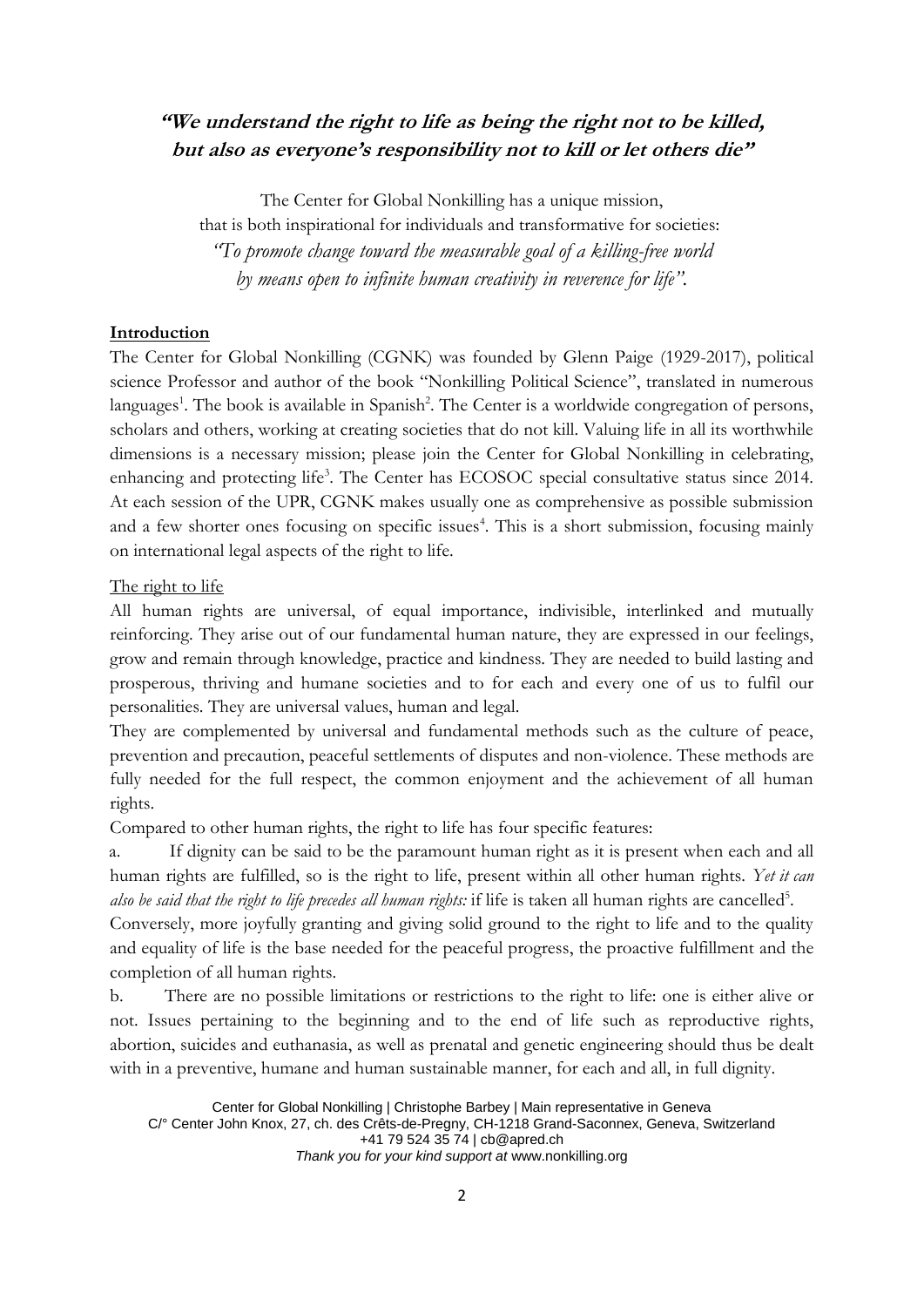c. There is only one way to guarantee respect of, to protect the right to life: that is prevention. Once a life is lost, compensation may be due but there are no possible reparations for that life.

d. Henceforth, the right to life is also the duty not to kill. And as such, the right to life is a fully reciprocal right granted to all and in need of being granted to all by all.

The Center for Global Nonkilling recognises no right to kill. Though not rights, three powers to kill have sometimes been legally granted, under very strict circumstances. We do not approve or condone to theses existing powers. They should be made into what they often already are, unwanted remnants of the past. These powers are:

1) The use of legitimate defence by a proportionate reaction linked to a direct, serious and imminent threat, as legally required. These circumstances are a failure of prevention. If they nevertheless occur, using nonviolent means, they should never result in acts of killing or maiming. Nevertheless, whatever the result of legitimate defence may be, an independent judicial control over it is part of the rule of law.

Similarly, because it highly impacts on the rights to life and personal integrity, any *use of force* by officials or by any one, as it impedes on the *right to security*, should be avoided or highly limited. Outmost attention is to be given to prevent situations which may thereafter result in loss or losses of lives or in any type of maiming. Again, any official use of force should be monitored by an independent mechanism.

2) Death penalty, if ever permissible, is however a major and definitive breach of the right to life and numerous other human rights. More often than not, it is also considered as an inhumane, cruel and degrading treatment<sup>6</sup>. It is the worst example of respect for the right to life a State and a nation can give and thus, unworthy and lacking the necessary dignity, moral standards and exemplarity required of any authoritative power.

3) Powers of war, as conceded by humanitarian law permit, as an exception to the right to life and under certain circumstances only, the taking of the life of soldiers. Seeing peace and respect of life prevail – always – and thus nullifying this exception is one of the objectives of the Center for Global Nonkilling.

#### Other human rights

All human rights are needed to fulfil a safe and happy life. However, some of them may be of more direct importance either for the full realisation of the right to life or to avoid its breaches.

The links between *human rights and peace* are progressively being developed<sup>7</sup>. The Center for Global Nonkilling attaches a special importance to the *human right to peace* as human rights can only progress and be coordinated, be reciprocally fulfilled in a peaceful environment<sup>8</sup>.

Furthermore, peace and peaceful methods provide means to solve conflicts (including between competing human rights) without aggravating them and, as may be, to the advantage of all concerned in a constructive or reconstructive way. Conflicts solved peacefully make it easier to alleviate feelings with respect, to draw lessons learned from difficult situations and to design policies for future prevention and overcoming.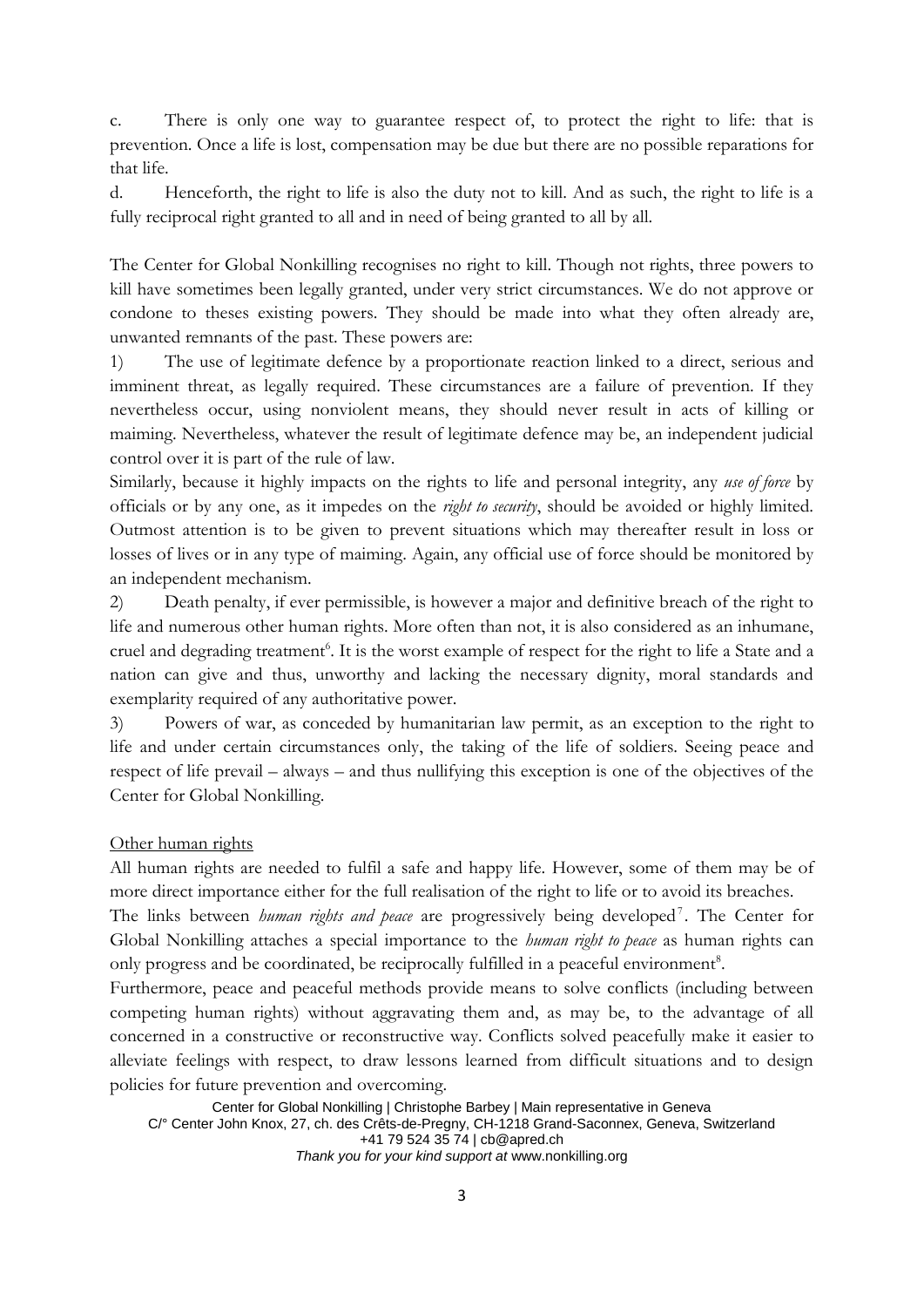The *right to participation*, including of women and youth and disabled persons is highly important as well. The more people take responsibility for their life, the more they will respect the lives of others as of all. Further, the more people participate to decision making, the easier it will be to achieve the Sustainable Development Goals (SDG). The right to *accurate standards of living*, including the rights to food, water and sanitation, clothing and housing, to work and social security deserve full attention too, in all circumstances. The *right to health* is an essential right for the fulfilment of the right to life and of the subsequent right to longevity. It is needed as well to achieve societies in which *human rights are all equally shared*. The *human right to a healthy natural environment*, thus sustaining humanity and life on Earth, deserves accurate protection and attention as well. The *right to happiness* or to fulfilment in reverence for life should be mentioned as:

"*Happy people breed a happy world*".

#### **Universal Periodic Review of Equatorial Guinea**

We wish a happy UPR to the people and the country of Equatorial Guinea.

#### **The international human rights constitution.**

The following legal obligations – the convention on the prevention and punishment of the crime of *genocide*, the covenant on *civil and political rights* and its optional protocol on the *abolition of the death penalty,* and the convention on *enforced disappearances* – are, within the human rights constitution (basic treaties), the ones mostly concerned with the right to life. They are the minimum international standards needed for any country to show full legal respect for life and the right to life. National constitutions should reflect as well this legal stand in favor of life.

However, beyond legal aspects, it is consciously evident that it is the bounty of life, the ethics, the knowledge and the human best practices, strong heart feelings and our well understood instincts, our good will; it is what we offer to each other and to humanity for life, living well and living means; it is what our institutions promote and exemplify to pursue progress in dignity and to achieve a sustainable civilization on Earth and so forth it is our personal and collective commitments that give a future, a meaning and a worth to the lives we lead and live, leaving no one behind, for ourselves as for future generations.

#### **Prevention of genocide**

The right to live is also to duty not kill, for individuals and inasmuch for groups of people. Every person needs life and needs to be part of a social group to live, to be part of a society and to relate with its government, ideally all thriving for the good of each and all. Therefore all individuals as well as all social and political groups should be protected against genocide.

We recall, that the United Nations Special Adviser of the Secretary-General on the Prevention of Genocide has called, for the 70th anniversary of the Convention, on the 9<sup>th</sup> of December 2018 for its universal ratification<sup>9</sup>. We also recall that the Human Rights Council has adopted, without a vote at its session 37 in March this year, a resolution containing a similar call<sup>10</sup>.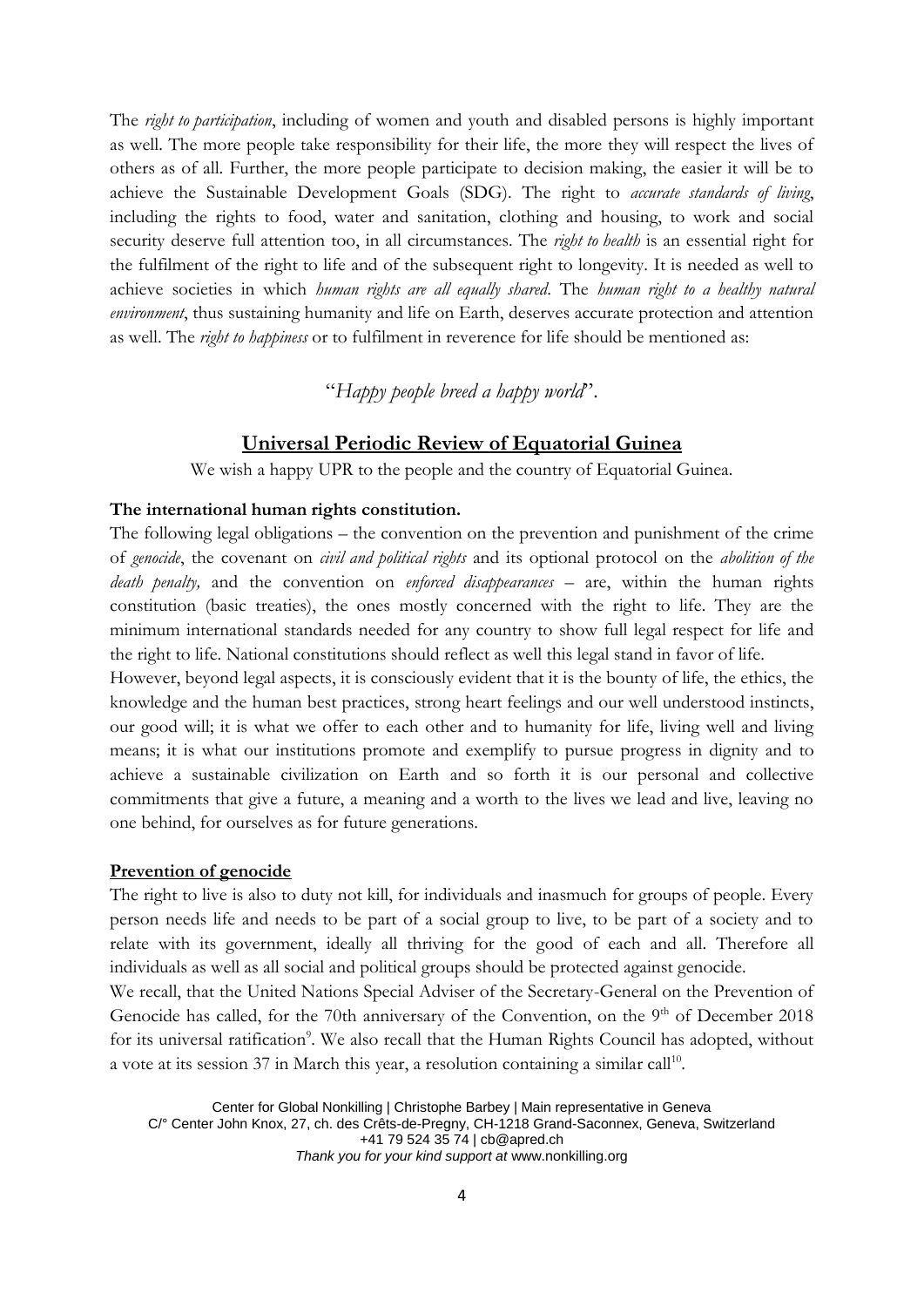The fact that they are various minority groups in Equatorial Guinea makes the ratification of the Convention on the prevention and punishment of the crime of genocide all more valuable and urgent.

Nothing in the political or strategic situation of a country can justify the absence of the needed tools for the prevention of genocide and atrocity crimes. However such a measure as the ratification of the convention may seem to be a light commitment, it is a clear sign that such crimes will never be tolerated and a head start for long term policies, as such an overall measure preceding or accompanying other measures and policies. More than not as tools and initiatives are now available for prevention<sup>11</sup>.

**I. Hereupon, we strongly urge and recommend to the authorities of NNN to ratify the Convention on the prevention and punishment of the crime of genocide as soon as possible.** 

#### **Abolition of the death penalty**

To respect life is to value all lives, without distinction or discrimination. The act of killing is the same, be it official or a crime. States have the duty to stand as examples of respect for life and for the right to life. We recall that the right to life granted to all is also the responsibility vested in all to refuse to kill. Accepting that one could be killed or to kill one is accepting the act of killing; as such, regardless of who is killed, how many are killed or why there is a kill.

**II. Therefore, we strongly encourage the people and the Authorities of Equatorial Guinea to immediately abolish death penalty, to change the constitution accordingly (art. 13.1a) and to ratify protocol II (CCPR OP2-DP) on the death penalty of the Covenant on Civil and Political Rights.**

#### **Illegality of enforced disappearances**

To be granted a life is also receiving a right to a presence, to a public presence before the law and to a private presence, or an acknowledgeable presence with and for one's kin.

As such enforced disappearances violate numerous human rights, be them in law or in jus cogens. As need be, we will recall that there is an unanswered invitation of the Working Group on Enforced or Involuntary Disappearances to visit the country. There is, as know of today, 8 cases of enforced disappearances listed by the working group for Equatorial Guinea<sup>12</sup>.

### **III. Henceforth, we hereby recommend to the State of Equatorial Guinea to urgently ratify the Enforced Disappearances Convention and if not yet done, to answer the allegation sent by Working Group on Enforced or Involuntary Disappearance.**

*Welcoming the delegation of Equatorial Guinea to Geneva, we wish to them and to all the people of Equatorial Guinea a constructive and fulfilling Universal Periodic Review.*